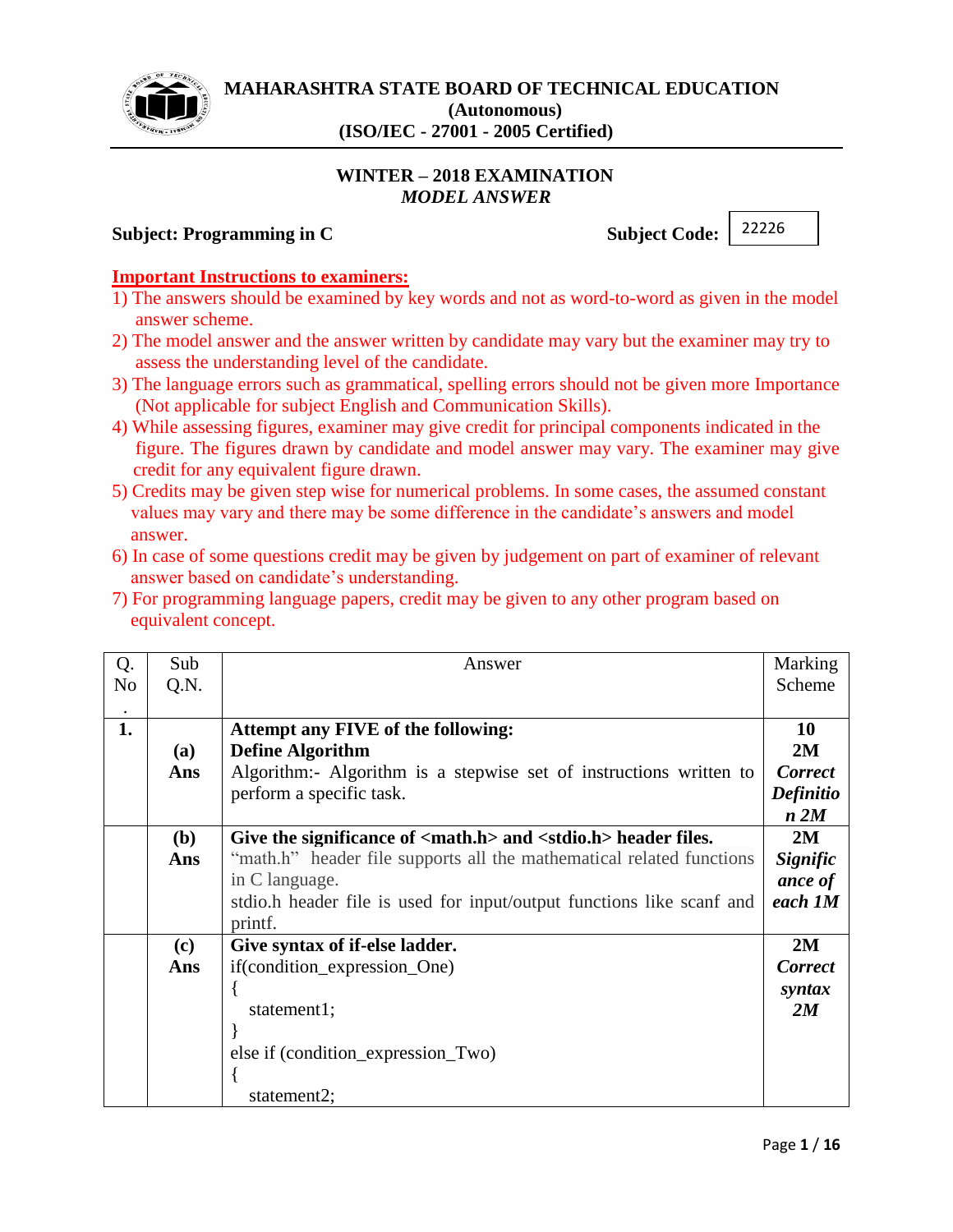

## **WINTER – 2018 EXAMINATION** *MODEL ANSWER*

# **Subject: Programming in C** Subject Code:

| else if (condition_expression_Three)<br>$\{$<br>statement3;<br>else                            |
|------------------------------------------------------------------------------------------------|
|                                                                                                |
|                                                                                                |
|                                                                                                |
|                                                                                                |
|                                                                                                |
| ł                                                                                              |
| statement4;                                                                                    |
|                                                                                                |
| 2M<br>(d)<br>Define Array.                                                                     |
| An array is a collection of data items, all of the same type, accessed<br>Definitio<br>Ans     |
| using a common name.<br>$\boldsymbol{n}$ of                                                    |
| A one-dimensional <b>array</b> consists of similar type of multiple values<br>array            |
| in it.<br>2M                                                                                   |
| A two dimensional <b>array</b> consists of row and column.                                     |
|                                                                                                |
| Write syntax and use of pow ()function of <math.h> header file.<br/>2M<br/><b>(e)</b></math.h> |
| pow()- compute the power of a input value<br><b>Syntax</b><br>Ans                              |
| Syntax:<br>and use                                                                             |
| double pow (double x, double y);<br>of pow()                                                   |
| <b>1M</b> each                                                                                 |
| Define pointer. Write syntax for pointer declaration.<br>2M<br>(f)                             |
| <b>Definition:</b><br><b>Definitio</b><br>Ans                                                  |
| A pointer is a variable that stores memory address of another variable<br>$\boldsymbol{n}$ of  |
| which is of similar data type.<br>pointer                                                      |
| <b>Declaration:</b><br>1M,                                                                     |
| datatype *pointer_variable_name;<br><i>Syntax</i>                                              |
| 1M                                                                                             |
| Draw and label symbols used in flow chart.<br>2M<br>(g)                                        |
|                                                                                                |
|                                                                                                |
|                                                                                                |
|                                                                                                |
|                                                                                                |
|                                                                                                |
|                                                                                                |
|                                                                                                |
|                                                                                                |
|                                                                                                |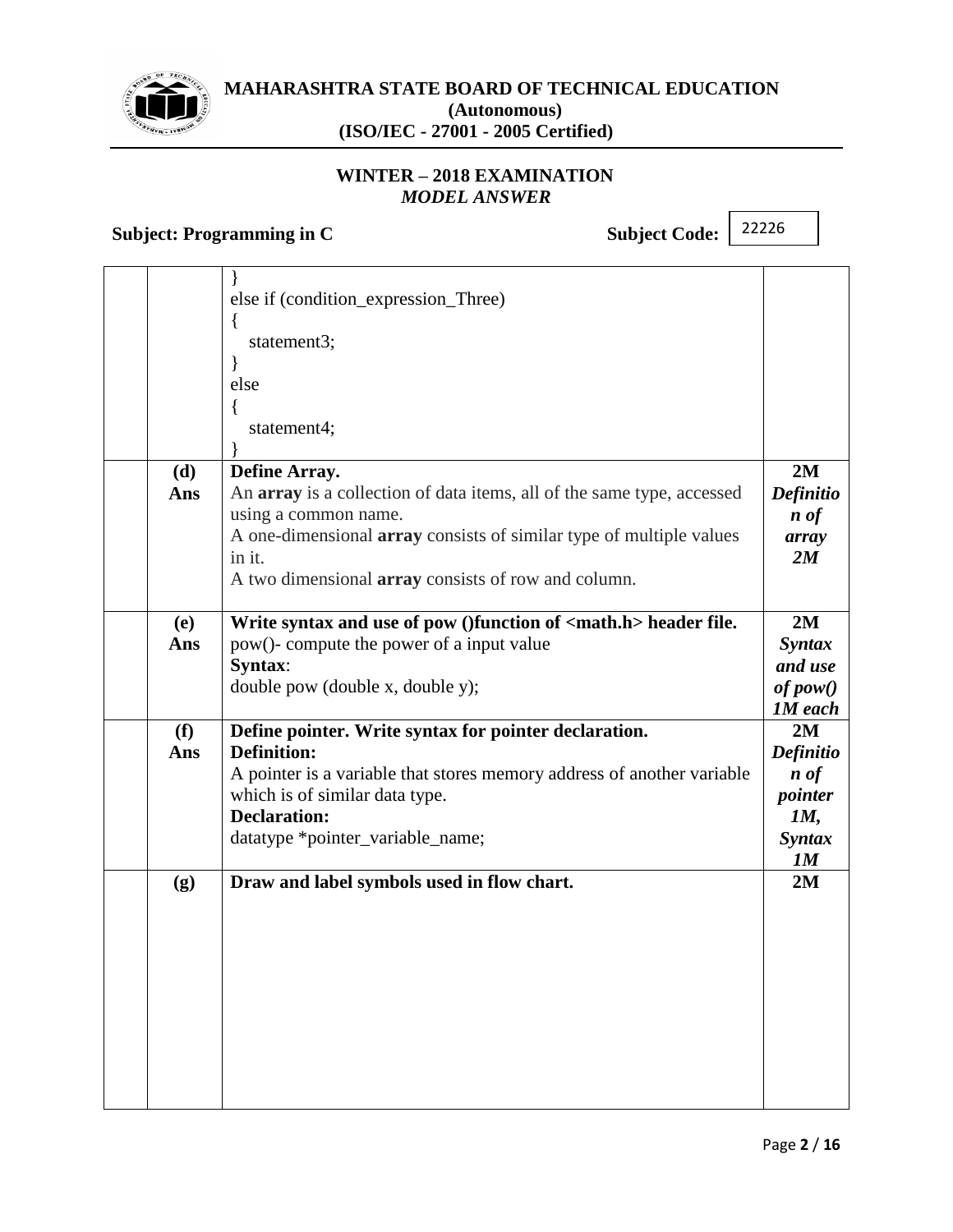

## **WINTER – 2018 EXAMINATION** *MODEL ANSWER*

# **Subject: Programming in C** Subject Code:

|    |     |                                                                      |                           |                                                                                                                       | Any                              |
|----|-----|----------------------------------------------------------------------|---------------------------|-----------------------------------------------------------------------------------------------------------------------|----------------------------------|
|    | Ans | <b>Symbol</b>                                                        | <b>Name</b>               | <b>Function</b>                                                                                                       | <b>Four</b>                      |
|    |     |                                                                      | <b>Process</b>            | Indicates any type of internal<br>operation inside the Processor<br>or Memory                                         | <b>Symbols</b><br>$\frac{1}{2}M$ |
|    |     |                                                                      | input/output              | Used for any Input / Output<br>(I/O) operation. Indicates that<br>the computer is to obtain data<br>or output results | each                             |
|    |     |                                                                      | Decision                  | Used to ask a question that can<br>be answered in a binary<br>format (Yes/No, True/False)                             |                                  |
|    |     |                                                                      | Connector                 | Allows the flowchart to be<br>drawn without intersecting<br>lines or without a reverse<br>flow.                       |                                  |
|    |     |                                                                      | <b>Predefined Process</b> | Used to invoke a subroutine or<br>an Interrupt program.                                                               |                                  |
|    |     |                                                                      | Terminal                  | Indicates the starting or ending<br>of the program, process, or<br>interrupt program                                  |                                  |
|    |     |                                                                      | <b>Flow Lines</b>         | Shows direction of flow.                                                                                              |                                  |
| 2. |     | <b>Attempt any THREE of the following:</b>                           |                           |                                                                                                                       | 12                               |
|    | (a) |                                                                      |                           | Write an algorithm to determine whether a given number is                                                             | 4M                               |
|    |     | divisible by 5 or not                                                |                           |                                                                                                                       | <b>Correct</b>                   |
|    | Ans | Step 1- Start                                                        |                           |                                                                                                                       | algorith                         |
|    |     | Step 2- Read / input the number.                                     |                           |                                                                                                                       | $m$ $4M$                         |
|    |     | Step 3- if $n\%$ 5==0 then goto step 5.                              |                           |                                                                                                                       |                                  |
|    |     | Step 4- else number is not divisible by 5 goto step 6.               |                           |                                                                                                                       |                                  |
|    |     | Step 5- display the output number is divisible by 5.<br>Step 6- Stop |                           |                                                                                                                       |                                  |
|    | (b) | Explain do-while loop with example.                                  |                           |                                                                                                                       | 4M                               |
|    | Ans | <b>Do-While statement:</b>                                           |                           |                                                                                                                       |                                  |
|    |     |                                                                      |                           | • In some applications it is necessary to execute the body of the loop                                                |                                  |
|    |     |                                                                      |                           | before the condition is checked; such situation can be handled by                                                     | <i>Explana</i>                   |
|    |     | do statement.                                                        |                           |                                                                                                                       | tion $2M$ ,                      |
|    |     | At least once the body of loop will be executed.<br>$\bullet$        |                           |                                                                                                                       |                                  |
|    |     | do statement, first executes the body of the loop.<br>$\bullet$      |                           |                                                                                                                       |                                  |
|    |     | $\bullet$                                                            |                           | At the end of the loop, the test condition in the while statement is                                                  |                                  |
|    |     |                                                                      |                           | evaluated. If the condition is true, then it continues to execute body                                                |                                  |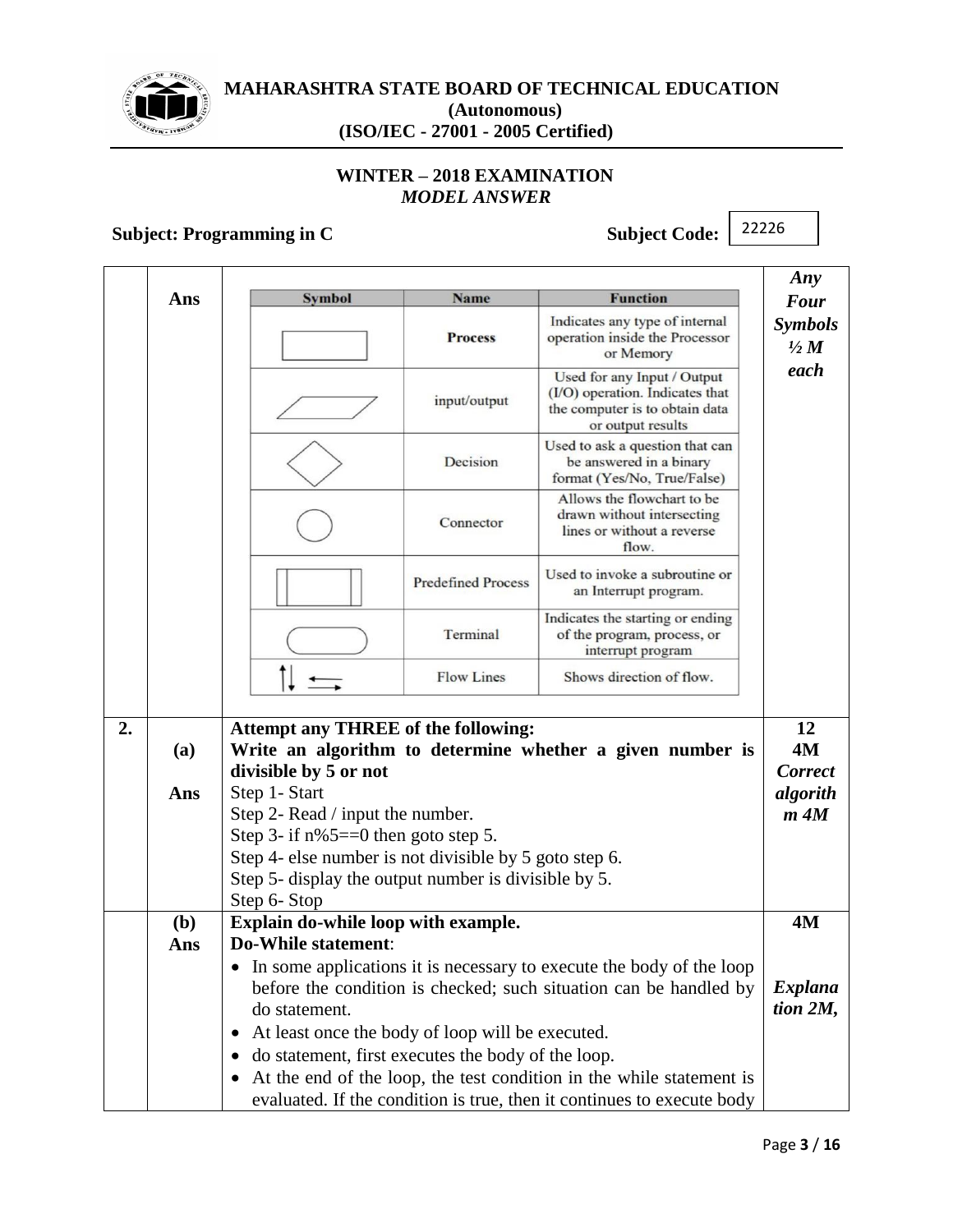

## **WINTER – 2018 EXAMINATION** *MODEL ANSWER*

**Subject: Programming in C** Subject Code:

|            | of the loop once again.<br>This process continues as long as the condition is true.<br>When the condition becomes false, the loops will be terminated<br>and the control goes to next statement after while statement.                                                                                                                                                                                                                                                                                                                                                                                                                                                                                                                                                                               |                                                                                                             |
|------------|------------------------------------------------------------------------------------------------------------------------------------------------------------------------------------------------------------------------------------------------------------------------------------------------------------------------------------------------------------------------------------------------------------------------------------------------------------------------------------------------------------------------------------------------------------------------------------------------------------------------------------------------------------------------------------------------------------------------------------------------------------------------------------------------------|-------------------------------------------------------------------------------------------------------------|
|            | <b>Example:</b><br>#include $\lt$ stdio.h><br>#include $\langle$ conio.h $>$<br>void main()<br>int $i=1$ ;<br>clrscr();<br>printf("\n Odd numbers from 1 to 20 are \n");<br>do<br>if( $i\%2$ ! = 0)<br>printf(" $\ln \% d$ ", i);<br>$i++;$<br>} while $(i \le 20)$ ; /* The loop iterates till the value of i is less than or<br>equal to 20 $\frac{*}{ }$<br>getch();                                                                                                                                                                                                                                                                                                                                                                                                                              | Any<br>relevant<br><b>Example</b><br>2M                                                                     |
|            |                                                                                                                                                                                                                                                                                                                                                                                                                                                                                                                                                                                                                                                                                                                                                                                                      |                                                                                                             |
| (c)<br>Ans | <b>Explain one dimension and two dimension arrays</b><br>i) One dimensional array:<br>An array is a collection of variables of the same type that are referred<br>through a common name. A specific element in an array is accessed<br>by an index. In C, all arrays consist of contiguous memory locations.<br>The lowest address corresponds to the first element and the highest<br>address to the last element.<br>Syntax: data_type array_name[array_size];<br><b>Example:</b><br>int marks[10];<br>ii) Two dimensional array:<br>Two dimensional array is a collection of similar type of data elements<br>arranged in the form of rows & columns.<br><b>Example:</b><br>Array can be declared as int arr $[3][3]$ ; In this there can be 9 elements<br>in an array with 3 rows and 3 columns. | <b>4M</b><br>Explana<br>tion of<br>one<br>dimensi<br>onal and<br>two<br>dimensi<br>onal<br>array<br>2M each |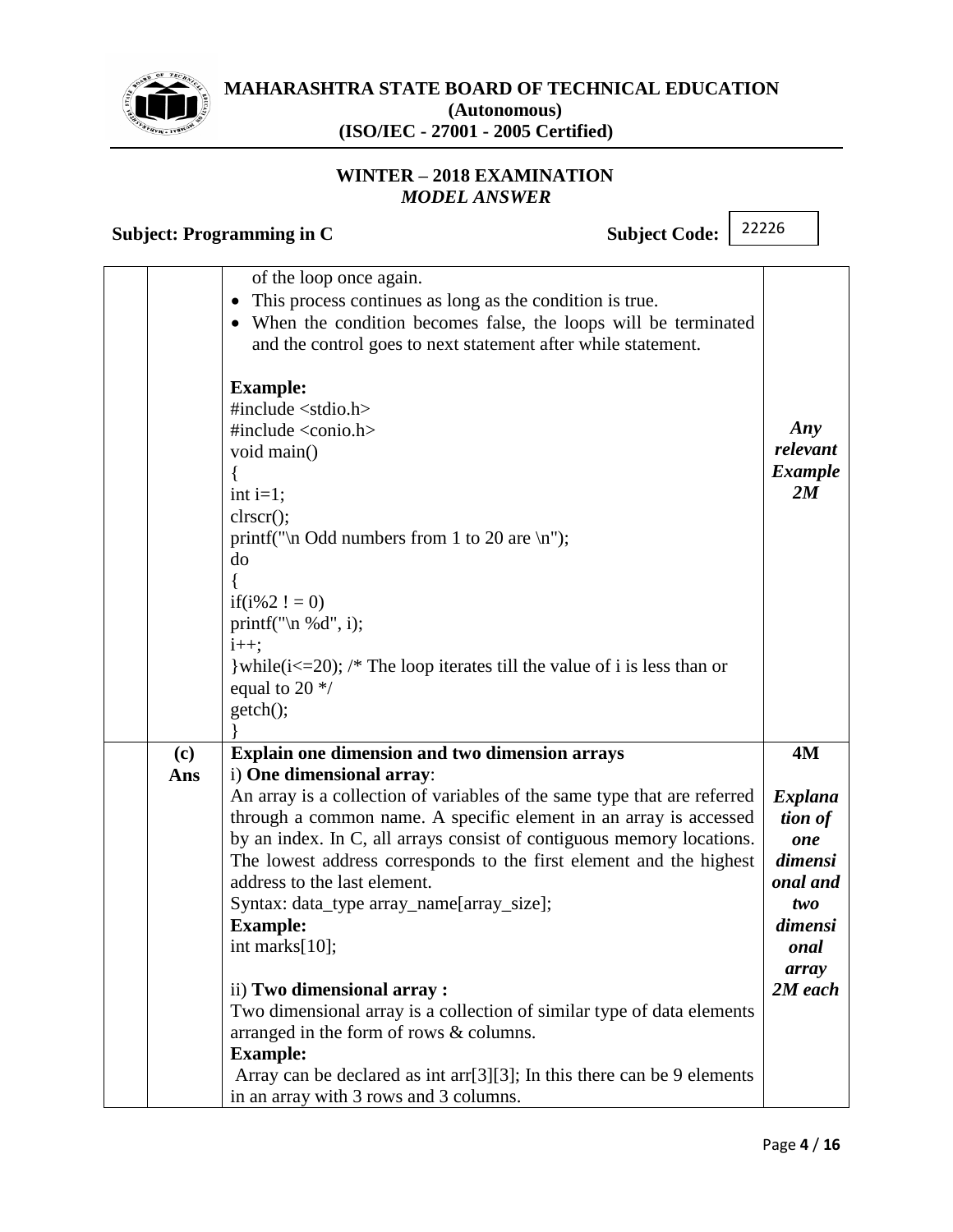

## **WINTER – 2018 EXAMINATION** *MODEL ANSWER*

**Subject: Programming in C** Subject Code:

|   | (d) | Write the output of following c program<br>#include <stdio.h><br/>int main()<br/>char *ptr;<br/><b>BOARD</b><br/>OF</stdio.h>                    | <b>4M</b>                |
|---|-----|--------------------------------------------------------------------------------------------------------------------------------------------------|--------------------------|
|   |     | str[]="MAHARASHTRA<br><b>STATE</b><br>char<br><b>TECHNICAL EDUCATION";</b><br>ptr=str;                                                           |                          |
|   |     | ptr=ptr+11;<br>printf("%s", ++ptr);                                                                                                              |                          |
|   |     | return 0;                                                                                                                                        | <b>Correct</b><br>output |
|   | Ans | Output :<br>STATE BOARD OF TECHNICAL EDUCATION                                                                                                   | 4M                       |
| 3 | (a) | <b>Attempt any THREE of the following:</b><br>Explain increment and decrement operator.                                                          | 12<br><b>4M</b>          |
|   | Ans | Increment operator is used to increment or increase the value of a<br>variable by one. It is equivalent to adding one to the value of the        | <b>Explana</b>           |
|   |     | variable. The symbol used is $++$ . The decrement operator is used to                                                                            | tion of                  |
|   |     | decrement or decrease the value of variable by 1. It is equivalent to<br>subtracting one from the value of the variable. The symbol used is --.  | each<br>2M               |
|   |     | Syntax: ++var or var++ for increment and --var or var-for<br>decrement.                                                                          |                          |
|   |     | <b>Example:</b><br>int $m=5$ ;                                                                                                                   |                          |
|   |     | int $n = ++m$ ;                                                                                                                                  |                          |
|   |     | $printf(\frac{9}{d}d, m, n);$<br>When the increment operator is used prior to the variable name m, the                                           |                          |
|   |     | value of the variable m is incremented first and then assigned to the<br>variable n. The values of both the variable m and n here will be 6. But |                          |
|   |     | if the increment operator $++$ is used after the variable name, then the                                                                         |                          |
|   |     | value of the variable m is assigned to the variable n and then the<br>value of m is increased. Therefore the values of m and n will be 6 and     |                          |
|   |     | 5 respectively.                                                                                                                                  |                          |
|   |     | <b>Example for decrement operator</b><br>int $m=5$ ;                                                                                             |                          |
|   |     | int $n=-m$ ;                                                                                                                                     |                          |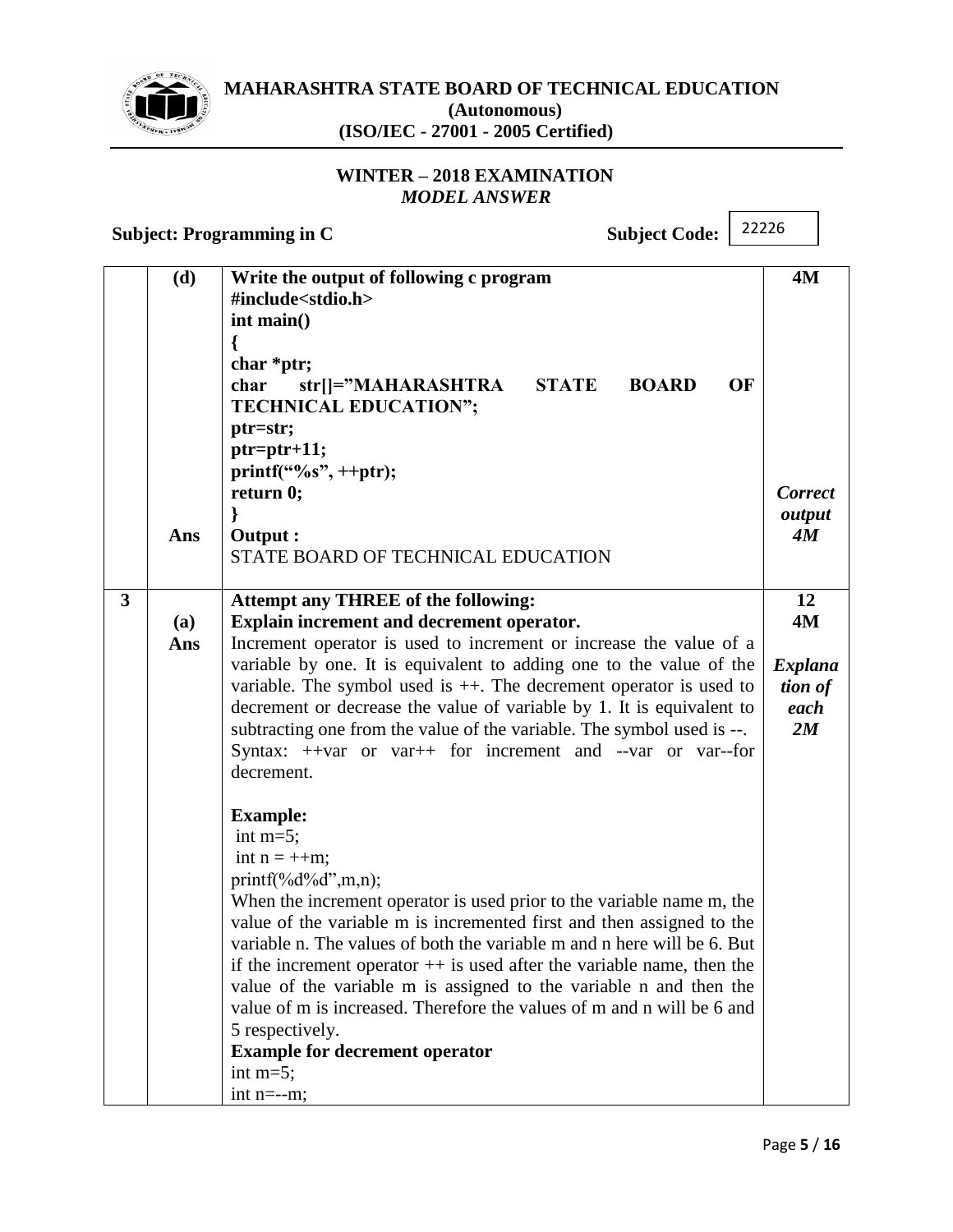

## **WINTER – 2018 EXAMINATION** *MODEL ANSWER*

# **Subject: Programming in C** Subject Code:

|            | $print(f''\&d'\&d",m,n);$<br>or<br>#include <stdio.h><br/>#include<conio.h><br/>void main() {<br/>int m=4,n=6;<br/>clrscr();<br/>printf("values of m and n before changing%d%d",m,n);<br/><math>m++</math>;<br/><math>n-</math>;<br/>printf("\nvalues after changing%d%d",m,n);<br/>getch();</conio.h></stdio.h>                                                                                                                                                                                                                                                                                                                                                                                                                                                                                                                                                                   |                                                                                             |
|------------|------------------------------------------------------------------------------------------------------------------------------------------------------------------------------------------------------------------------------------------------------------------------------------------------------------------------------------------------------------------------------------------------------------------------------------------------------------------------------------------------------------------------------------------------------------------------------------------------------------------------------------------------------------------------------------------------------------------------------------------------------------------------------------------------------------------------------------------------------------------------------------|---------------------------------------------------------------------------------------------|
| (b)<br>Ans | Explain User defined function with example.<br>Functions are basic building blocks in a program. It can be<br>predefined/ library functions or user defined functions. Predefined<br>functions are those which are already available in C library. User<br>defined functions are those which are written by the users to complete<br>a specific task. Execution of a C program starts from main(). User<br>defined functions should be called from main() for it to execute. A<br>user defined function has a return type and a name. it my or may not<br>contain parameters.<br>The general syntax of a user defined function :<br>Return_type func_name(parameter list)<br><b>Example:</b><br>#include <stdio.h><br/>#include<conio.h><br/>void myFunc(int a) {<br/>printf("The value is: %d",a);<br/>void main(<math>\}</math>{<br/>myFunc(10);<br/>getch()</conio.h></stdio.h> | <b>4M</b><br><b>Explana</b><br>tion with<br>general<br>syntax<br>2M<br><b>Example</b><br>2M |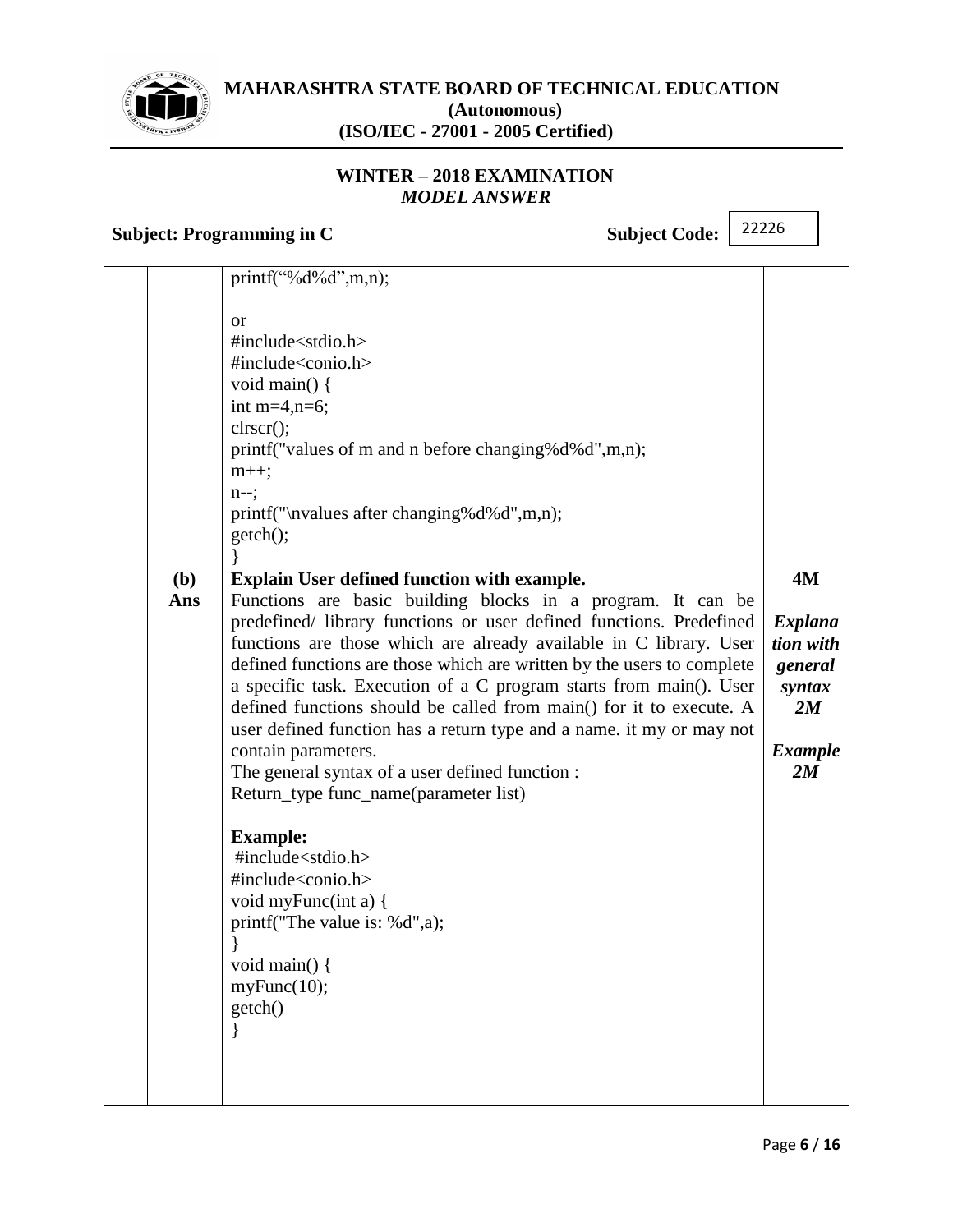

## **WINTER – 2018 EXAMINATION** *MODEL ANSWER*

**Subject: Programming in C** Subject Code:

| (c) | Explain conditional operator with example.                                | 4M                   |
|-----|---------------------------------------------------------------------------|----------------------|
| Ans | Conditional operators return one value if condition is true and returns   |                      |
|     | another value is condition is false. This operator is also called as      | Explana              |
|     | ternary operator as it takes three arguments.                             | $tion\ 2M$           |
|     | Syntax:                                                                   |                      |
|     | (Condition? true_value: false_value);                                     | <b>Example</b><br>2M |
|     | <b>Example:</b>                                                           |                      |
|     | #include <stdio.h></stdio.h>                                              |                      |
|     | #include <conio.h></conio.h>                                              |                      |
|     | void main() {                                                             |                      |
|     | int i;                                                                    |                      |
|     | clrscr();                                                                 |                      |
|     | printf("Enter a number:");                                                |                      |
|     | scanf("%d", $&$ i);                                                       |                      |
|     | $i\%2 == 0$ ?printf("%d is even", i):printf("%d is odd", i);              |                      |
|     | getch();                                                                  |                      |
|     |                                                                           |                      |
| (d) | Explain strlen() and strcpy() function with example.                      | <b>4M</b>            |
| Ans | strlen()- this function is used to find the length of a string. It counts |                      |
|     | the number of characters comprising the string.                           | <b>Explan</b>        |
|     | Syntax:                                                                   | ation &              |
|     | strlen(char[] str)- finds the length of the string str.                   | <b>Exampl</b>        |
|     |                                                                           | e of                 |
|     | <b>Example:</b>                                                           | each                 |
|     | #include <stdio.h></stdio.h>                                              | 2M                   |
|     | #include <conio.h></conio.h>                                              |                      |
|     | #include <string.h></string.h>                                            |                      |
|     | void main() {                                                             |                      |
|     | char str[] = "mystring";                                                  |                      |
|     | int len=0;                                                                |                      |
|     | $\text{clrscr}$ $\text{c}}$                                               |                      |
|     | $len = strlen(str);$                                                      |                      |
|     | printf("Length of string is :%d",len);                                    |                      |
|     | getch();                                                                  |                      |
|     |                                                                           |                      |
|     |                                                                           |                      |
|     | $Strcpy()$ this function is used to copy the contents of a string to      |                      |
|     | other.                                                                    |                      |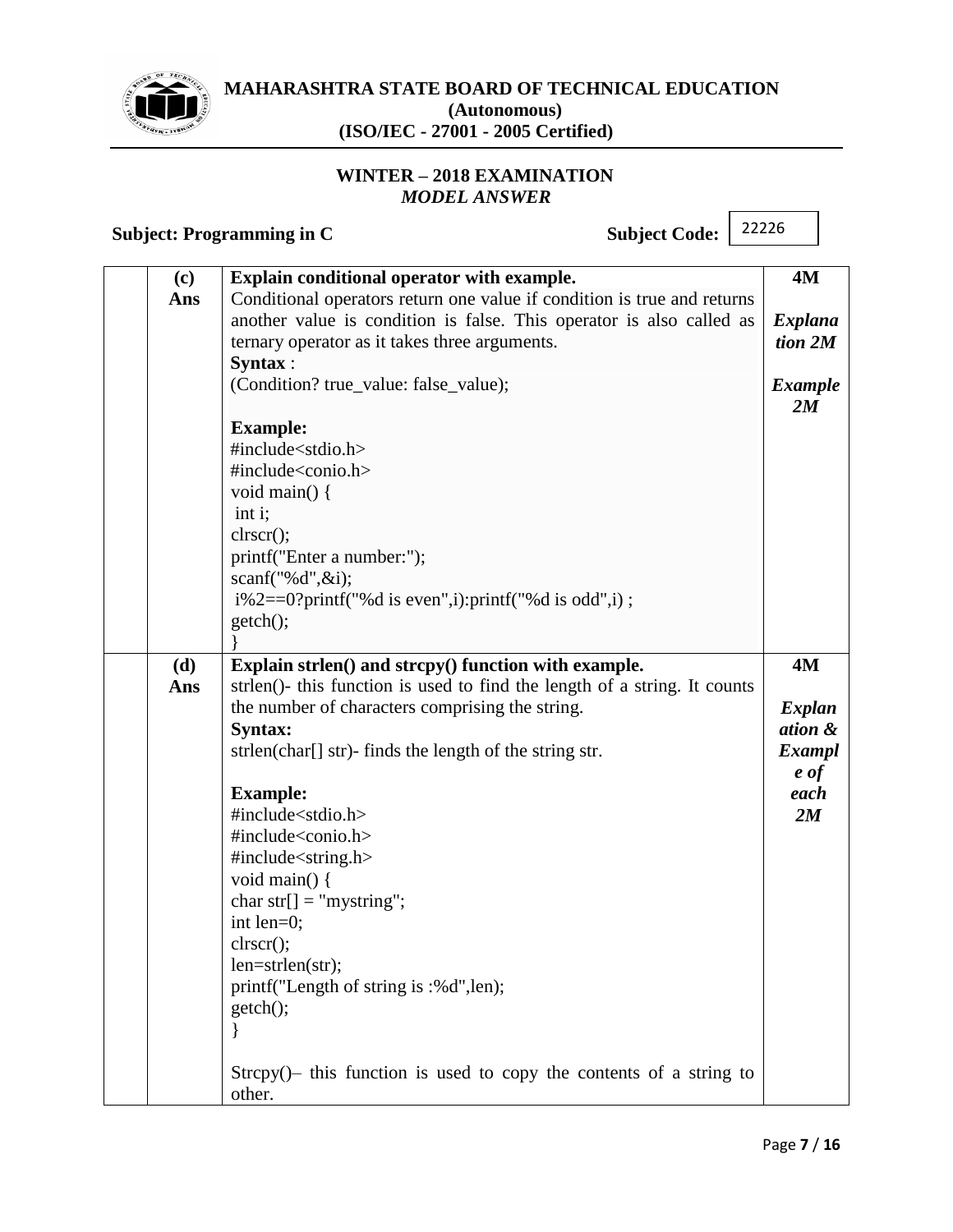

## **WINTER – 2018 EXAMINATION** *MODEL ANSWER*

# **Subject: Programming in C** Subject Code:

|                         |     | Syntax:<br>strcpy(char[] dest, char[] source)- copies the contents of the string<br>source to destination.<br><b>Example:</b><br>#include <stdio.h><br/>#include<conio.h><br/>#include<string.h><br/>void main() {<br/>char source[]="mystring";<br/>char dest[10];<br/>clrscr();<br/>printf("%s%s",source,dest);<br/>strcpy(dest, source);<br/>printf("\n%s %s",source, dest);<br/>getch();<br/>∤</string.h></conio.h></stdio.h> |                                                        |
|-------------------------|-----|-----------------------------------------------------------------------------------------------------------------------------------------------------------------------------------------------------------------------------------------------------------------------------------------------------------------------------------------------------------------------------------------------------------------------------------|--------------------------------------------------------|
| $\overline{\mathbf{4}}$ | (a) | <b>Attempt any THREE of the following</b><br>Write algorithm and draw flow-chart to print even numbers                                                                                                                                                                                                                                                                                                                            | 12<br><b>4M</b>                                        |
|                         | Ans | from 1 to 100.<br>Algorithm<br>1.<br><b>Start</b><br>Initialize the variable i to 1.<br>2.<br>3.<br>while $i\leq 100$<br>if $i\%2 == 0$<br>4.<br>5.<br>print the number<br>increment value of i<br>6.<br>7.<br>stop                                                                                                                                                                                                               | <b>Algorith</b><br>m 2M<br><b>Flowcha</b><br>$rt$ $2M$ |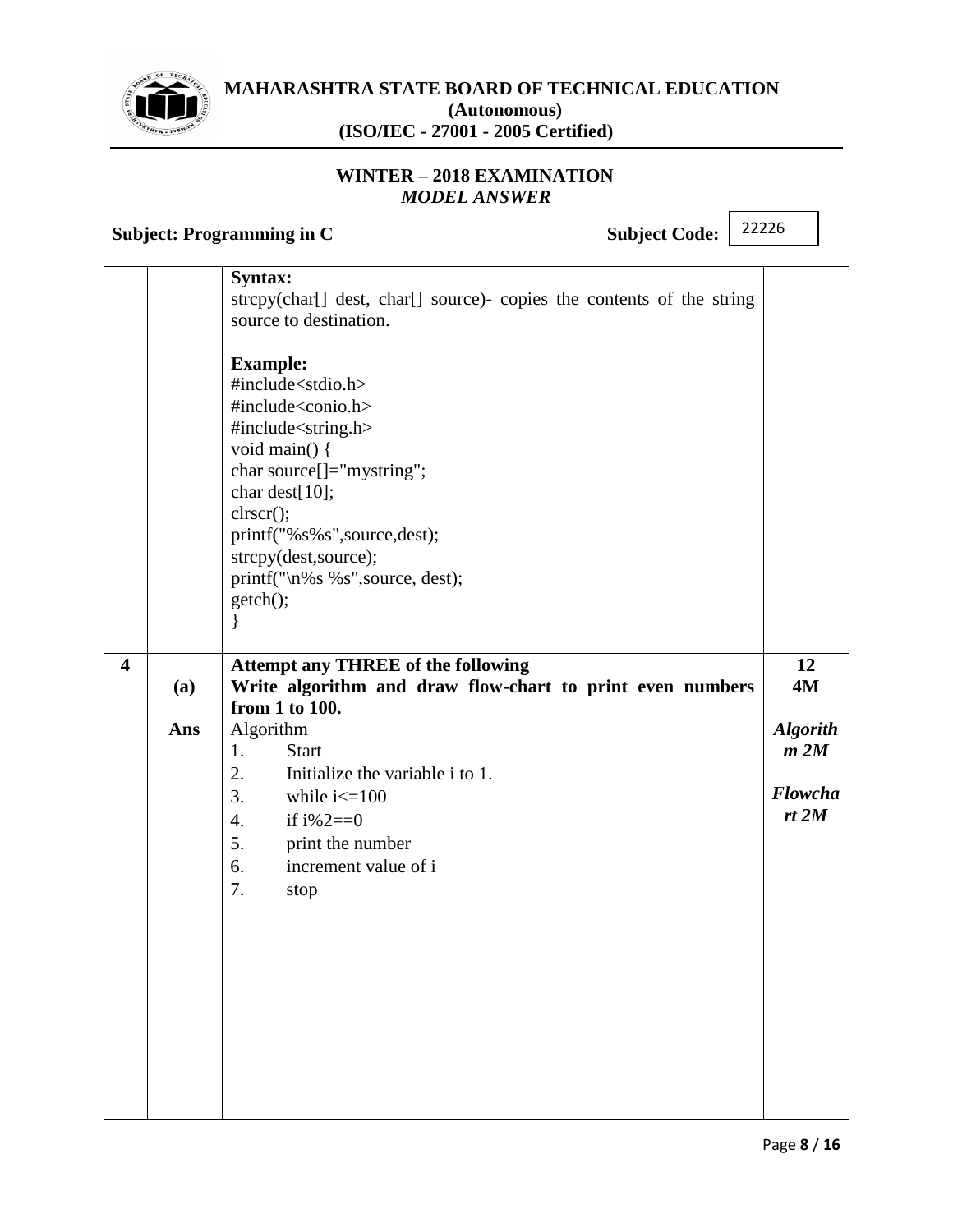

## **WINTER – 2018 EXAMINATION** *MODEL ANSWER*

**Subject: Programming in C** Subject Code:

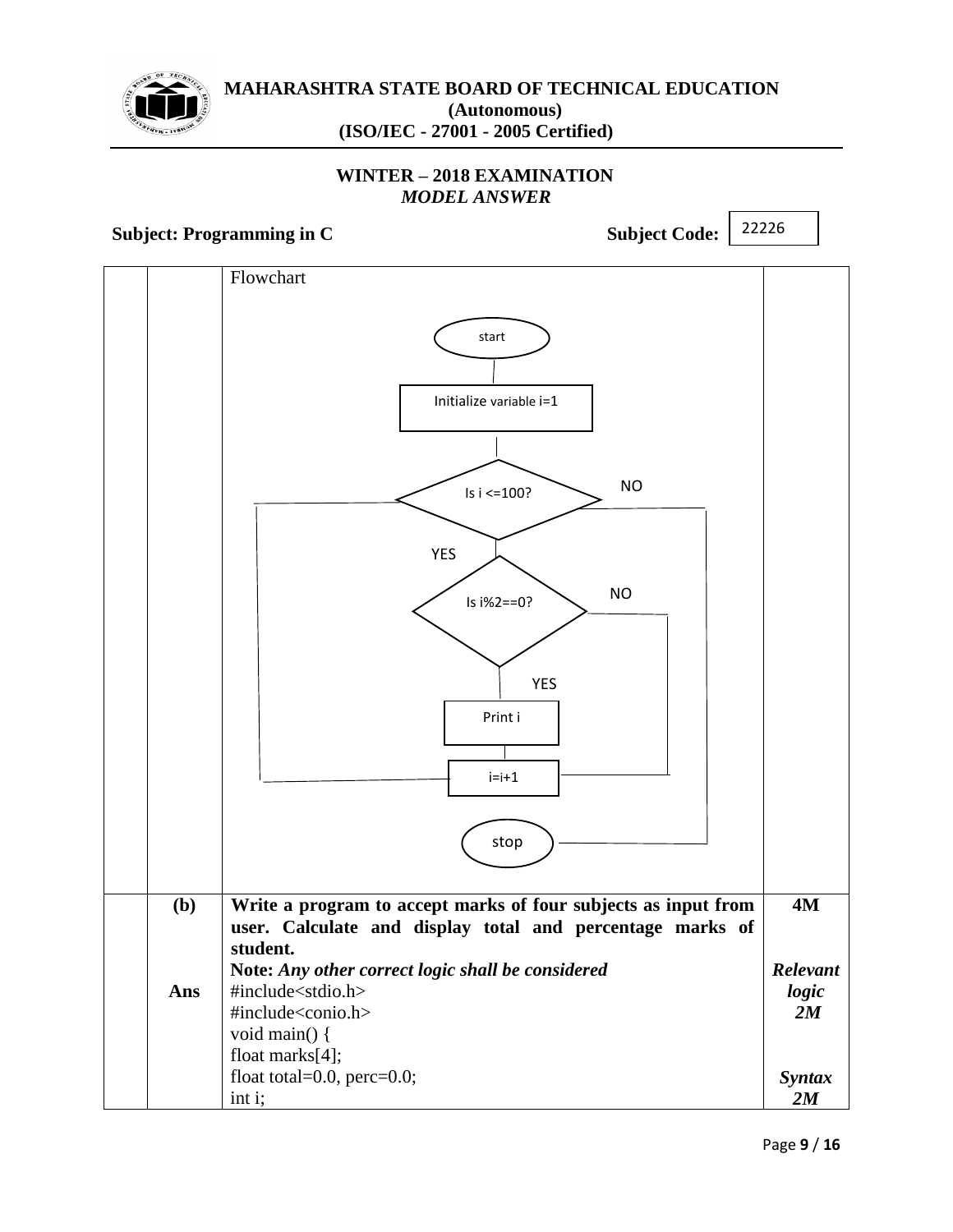

## **WINTER – 2018 EXAMINATION** *MODEL ANSWER*

**Subject: Programming in C** Subject Code:

|     | $\text{clrscr}$ $\text{c}}$                                          |                |
|-----|----------------------------------------------------------------------|----------------|
|     | for(i=1;i<=4;i++) {                                                  |                |
|     | printf("Enter marks of subject %d",i);                               |                |
|     | $scan f("% f\%", & marks[i]);$                                       |                |
|     |                                                                      |                |
|     | $for (i=1; i <=4; i++)$                                              |                |
|     | total=total+marks[i];                                                |                |
|     |                                                                      |                |
|     | printf("Total is :%f",total);                                        |                |
|     | perc=total/4;                                                        |                |
|     | printf("Percentage is %f", perc);                                    |                |
|     | getch();                                                             |                |
|     |                                                                      |                |
| (c) | Write a program to accept the value of year as input from the        | <b>4M</b>      |
|     | keyboard & print whether it is a leap year or not.                   |                |
| Ans | #include <stdio.h></stdio.h>                                         | Correct        |
|     | #include <conio.h></conio.h>                                         | Logic          |
|     | void main() {                                                        | 2M             |
|     | int year;                                                            |                |
|     | clrscr();                                                            | <b>Correct</b> |
|     | printf("Enter year");                                                | <b>Syntax</b>  |
|     | scanf("%d", & year);                                                 | 2M             |
|     | if(year%4==0) {                                                      |                |
|     | printf("Year %d is a leap year", year);                              |                |
|     | $\}$ else {                                                          |                |
|     | printf("Year %d is not a leap year", year);                          |                |
|     |                                                                      |                |
|     | getch();                                                             |                |
|     |                                                                      |                |
|     |                                                                      |                |
| (d) | Write a program to accept a string as input from user and            | 4M             |
|     | determine its length. [Don't use built in library function strlen()] |                |
| Ans | #include <stdio.h></stdio.h>                                         | <b>Correct</b> |
|     | #include <conio.h></conio.h>                                         | Logic          |
|     | void main(){                                                         | 2M             |
|     | char str $[50]$ ;                                                    |                |
|     | int i, len=0;                                                        | <b>Correct</b> |
|     | clrscr();                                                            | <b>Syntax</b>  |
|     | printf("Enter a string");                                            | 2M             |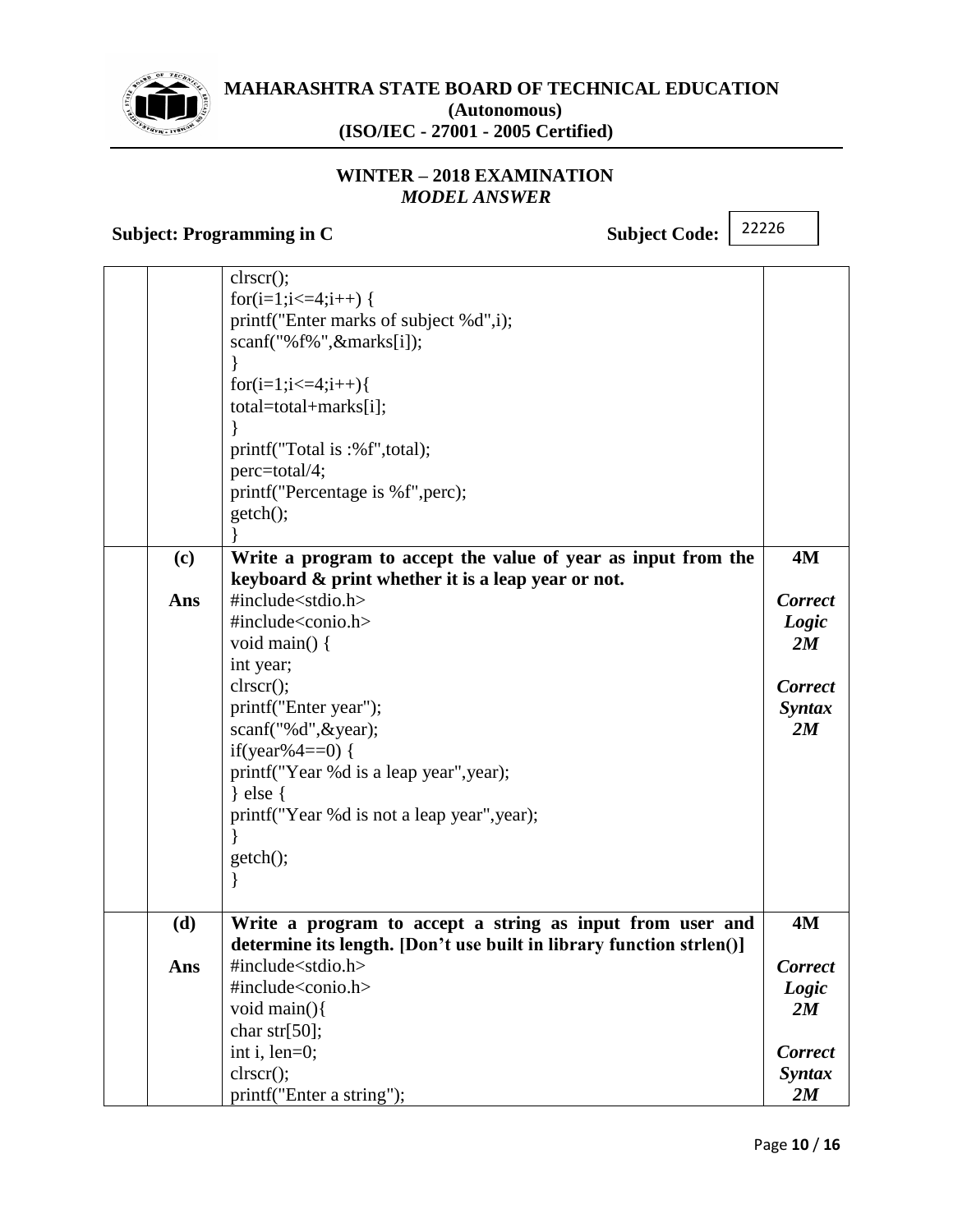

## **WINTER – 2018 EXAMINATION** *MODEL ANSWER*

# **Subject: Programming in C** Subject Code:

|   |     | $scan f("\%s", \&str str);$                                            |                |
|---|-----|------------------------------------------------------------------------|----------------|
|   |     | for(i=0; str[i]!= $\0;$ i++){                                          |                |
|   |     | $len++;$                                                               |                |
|   |     |                                                                        |                |
|   |     | printf("The length of string is %d",len);                              |                |
|   |     | getch();                                                               |                |
|   |     |                                                                        |                |
|   | (e) | Write a program to swap two numbers using call be value.               | 4M             |
|   | Ans | #include $<$ stdio.h $>$                                               |                |
|   |     | #include <conio.h></conio.h>                                           | <b>Correct</b> |
|   |     | void swap(int a, int b) {                                              | Logic          |
|   |     | int temp;                                                              | 2M             |
|   |     | $temp=a;$                                                              |                |
|   |     | $a=b;$                                                                 | <b>Correct</b> |
|   |     | $b = temp;$                                                            | <b>Syntax</b>  |
|   |     | printf("Numbers after swapping no1=%d and no2=%d",a,b);                | 2M             |
|   |     |                                                                        |                |
|   |     | void main() {                                                          |                |
|   |     | int no1, no2;                                                          |                |
|   |     | clrscr();                                                              |                |
|   |     | printf("Enter the 2 numbers");                                         |                |
|   |     | scanf("%d%d",&no1,&no2);                                               |                |
|   |     | printf("Numbers before swapping $no1 = %d$ and $no2 = %d", no1, no2);$ |                |
|   |     | swap(no1, no2);                                                        |                |
|   |     | getch();                                                               |                |
|   |     |                                                                        |                |
| 5 |     | Attempt any TWO of the following:                                      | 12             |
|   | (a) | Write a program using switch statement to check whether                | 6M             |
|   |     | entered character is VOWEL or CONSONANT                                |                |
|   |     | Note: Assume that the entered character is only alphabet.              |                |
|   | Ans | #include $<$ stdio.h $>$                                               |                |
|   |     | #include <conio.h></conio.h>                                           |                |
|   |     | void main()                                                            |                |
|   |     |                                                                        | characte       |
|   |     | char ch;                                                               | r input-       |
|   |     | clrscr();                                                              | 2M             |
|   |     | printf("Enter character:");                                            |                |
|   |     | scanf("%c",&ch);                                                       |                |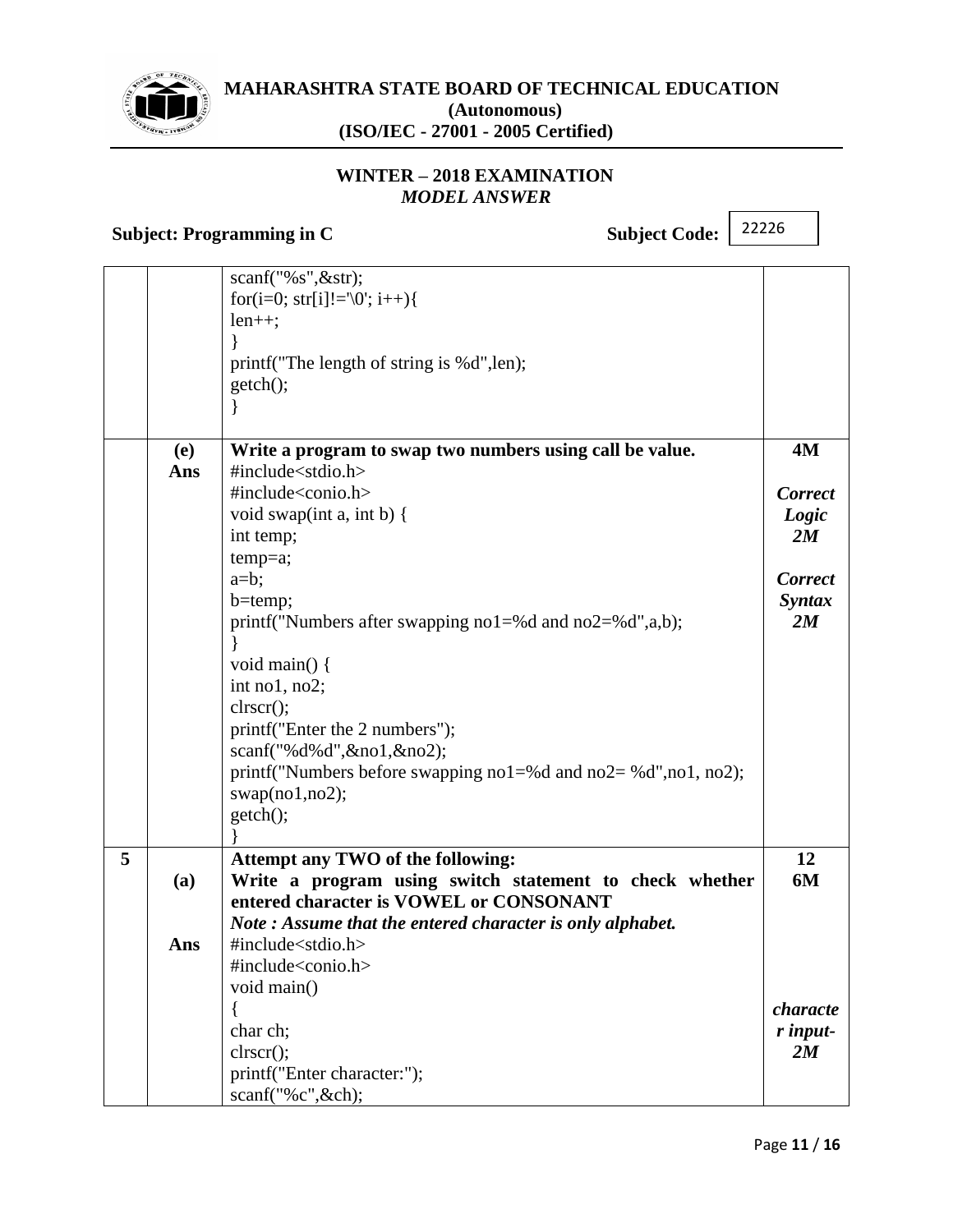

## **WINTER – 2018 EXAMINATION** *MODEL ANSWER*

# **Subject: Programming in C** Subject Code:

|     | switch(ch)                                          |                 |
|-----|-----------------------------------------------------|-----------------|
|     | ₹                                                   |                 |
|     | case 'a':                                           |                 |
|     | case 'e':                                           |                 |
|     | case 'i':                                           |                 |
|     | case 'o':                                           |                 |
|     | case 'u':                                           |                 |
|     | case 'A':                                           |                 |
|     | case 'E':                                           |                 |
|     | case 'I':                                           |                 |
|     | case 'O':                                           |                 |
|     | case 'U':                                           | <b>Display</b>  |
|     | printf("\n Entered character is VOWEL");            | vowel-          |
|     | break;                                              | 2M              |
|     | default:                                            |                 |
|     | printf("\n Entered character is CONSONANT");        | <b>Display</b>  |
|     |                                                     | consona         |
|     | getch();                                            | nt              |
|     |                                                     | 2M              |
|     |                                                     |                 |
| (b) | Write a program for addition of two 3 x 3 matrices. | 6M              |
|     |                                                     |                 |
| Ans | #include <stdio.h></stdio.h>                        |                 |
|     | #include <conio.h></conio.h>                        | <b>Input of</b> |
|     | void main()                                         | two             |
|     |                                                     | matrices        |
|     | int a[3][3], b[3][3], c[3][3], i, j;                | 2M              |
|     | clrscr();                                           |                 |
|     | printf("Enter first matrix elements:\n");           |                 |
|     | $for(i=0;i<3;i++)$                                  |                 |
|     |                                                     |                 |
|     | $for(j=0;j<3;j++)$                                  |                 |
|     |                                                     |                 |
|     | scanf("%d",&a[i][j]);                               |                 |
|     |                                                     |                 |
|     |                                                     |                 |
|     | printf("\nEnter second matrix elements:\n");        |                 |
|     | $for(i=0;i<3;i++)$                                  |                 |
|     | $for(j=0;j<3;j++)$                                  |                 |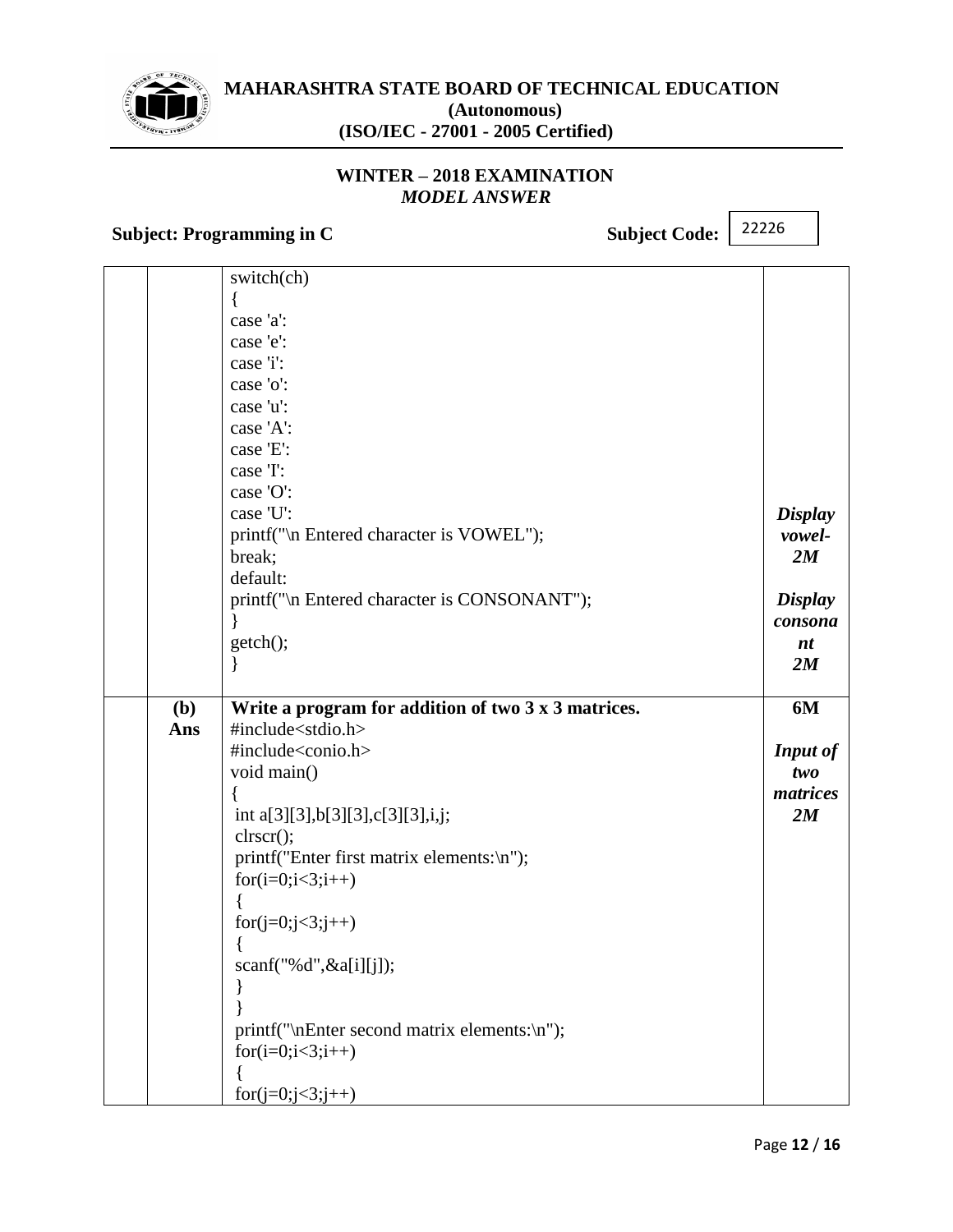

## **WINTER – 2018 EXAMINATION** *MODEL ANSWER*

# **Subject: Programming in C** Subject Code:

|     | scan f("% d", & b[i][j]);                                                  | <b>Addition</b><br>of      |
|-----|----------------------------------------------------------------------------|----------------------------|
|     | $for(i=0;i<3;i++)$                                                         | matrices<br>2M             |
|     | $for(j=0;j<3;j++)$                                                         |                            |
|     | $c[i][j]=a[i][j]+b[i][j];$                                                 |                            |
|     | printf("\n\nAddition of two matrices is:");<br>for $(i=0; i<3; i++)$       | <b>Display</b>             |
|     | $for(j=0;j<3;j++)$                                                         | $\it of$<br>addition<br>2M |
|     | $printf("%d\t",c[i][j]);$                                                  |                            |
|     | getch();                                                                   |                            |
| (c) | Write a program to Print values of variables and their addresses.          | 6M                         |
|     | Note : 1) Variables can be of any data type.                               |                            |
|     | $2) Use of \& or pointer to display address$<br>shall<br>be<br>considered. |                            |
|     | #include <stdio.h></stdio.h>                                               |                            |
| Ans | #include <conio.h></conio.h>                                               |                            |
|     | void main()                                                                | <b>Display</b>             |
|     | int a,b;                                                                   | values<br>of               |
|     | clrscr();                                                                  | variable-                  |
|     | $a=5$ ;                                                                    | 3M                         |
|     | $b=10;$<br>printf("\n Value of $a=$ %d",a);                                |                            |
|     | printf("\n Address of a=%u", &a);                                          | <b>Display</b><br>address  |
|     | printf("\n Value of $b = %d", b$ );                                        | of                         |
|     | printf("\n Address of $b = %u", \& b;$                                     | variable                   |
|     | getch();                                                                   | 3M                         |
|     |                                                                            |                            |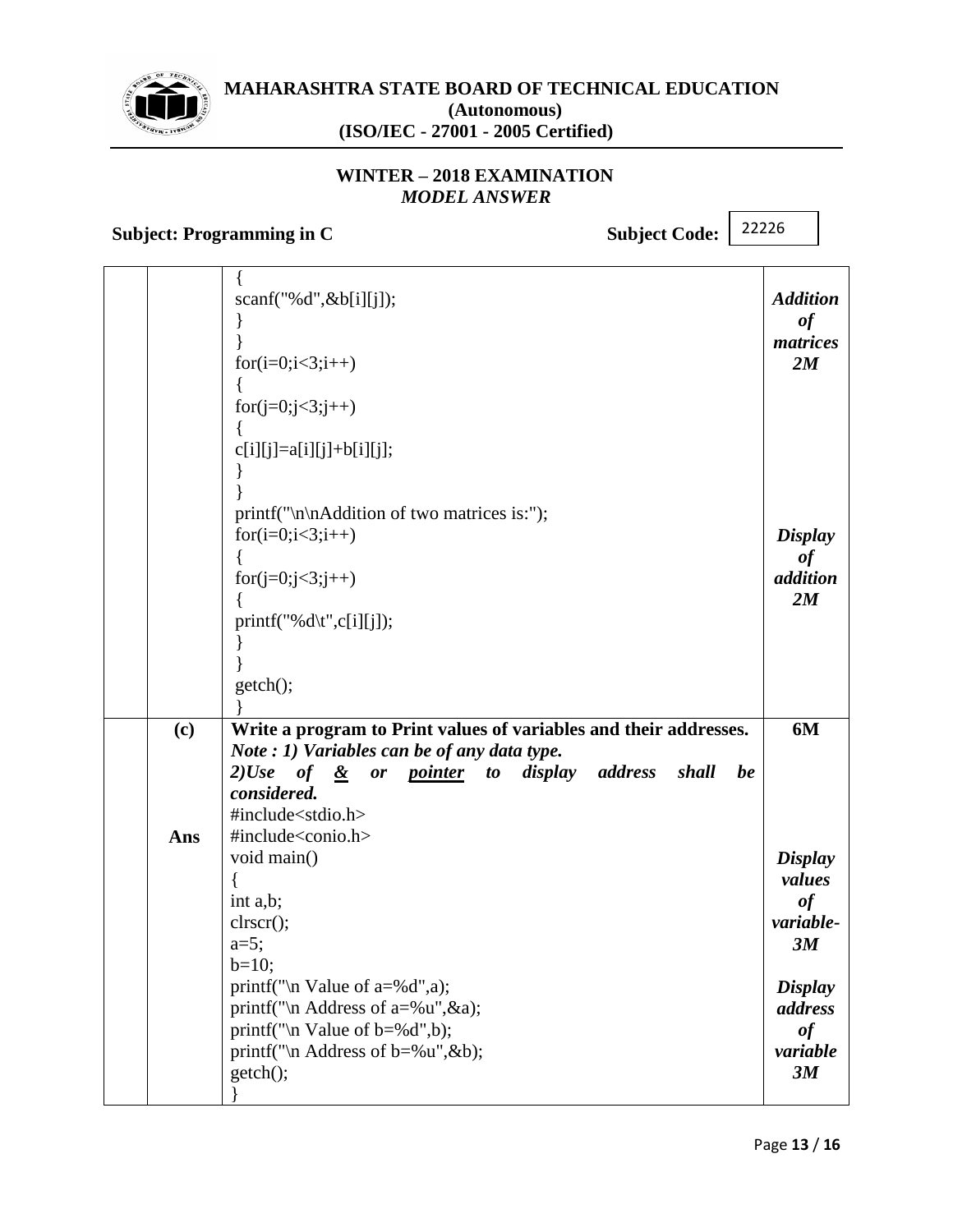

## **WINTER – 2018 EXAMINATION** *MODEL ANSWER*

**Subject: Programming in C** Subject Code:

| 6 |     | Attempt any TWO of the following:                                   | 12              |
|---|-----|---------------------------------------------------------------------|-----------------|
|   | (a) | Write a program to declare structure employee having data           | 6M              |
|   |     | member name, age, street and city. Accept data for two              |                 |
|   |     | employees and display it.                                           |                 |
|   |     | Note: Two structure variables or array of structure variables shall |                 |
|   |     | be considered.                                                      |                 |
|   | Ans | #include <stdio.h></stdio.h>                                        |                 |
|   |     | #include <conio.h></conio.h>                                        | <b>Declarat</b> |
|   |     | struct employee                                                     | <i>ion of</i>   |
|   |     |                                                                     | structur        |
|   |     | char name[ $10$ ], street[ $10$ ], city[ $10$ ];                    | $e-2M$          |
|   |     | int age;                                                            |                 |
|   |     | $\}$                                                                | Acceptin        |
|   |     | void main()                                                         | g data-         |
|   |     |                                                                     | 2M              |
|   |     | int i;                                                              |                 |
|   |     | struct employee e[2];                                               | Displayi        |
|   |     | clrscr();                                                           | ng              |
|   |     | $for(i=0;i<2;i++)$                                                  | data2M          |
|   |     |                                                                     |                 |
|   |     | printf("\n Enter name:");                                           |                 |
|   |     | $scan f("\%s", \&e[i].name);$                                       |                 |
|   |     | printf("\n Enter age:");                                            |                 |
|   |     | $scan f("%d", \&e[i].age);$                                         |                 |
|   |     | $print('\\n Enter street:");$                                       |                 |
|   |     | scanf("%s", & e[i]. street);                                        |                 |
|   |     | printf("\n Enter city:");                                           |                 |
|   |     | $scan f("\%s", \&e[i].city);$                                       |                 |
|   |     |                                                                     |                 |
|   |     | $for(i=0;i<2;i++)$                                                  |                 |
|   |     |                                                                     |                 |
|   |     | printf("\n Name=%s",e[i].name);                                     |                 |
|   |     | printf("\n Age=%d",e[i].age);                                       |                 |
|   |     | printf("\n Street=%s",e[i].street);                                 |                 |
|   |     | printf("\n City=%s",e[i].city);                                     |                 |
|   |     |                                                                     |                 |
|   |     | getch();                                                            |                 |
|   |     |                                                                     |                 |
|   |     |                                                                     |                 |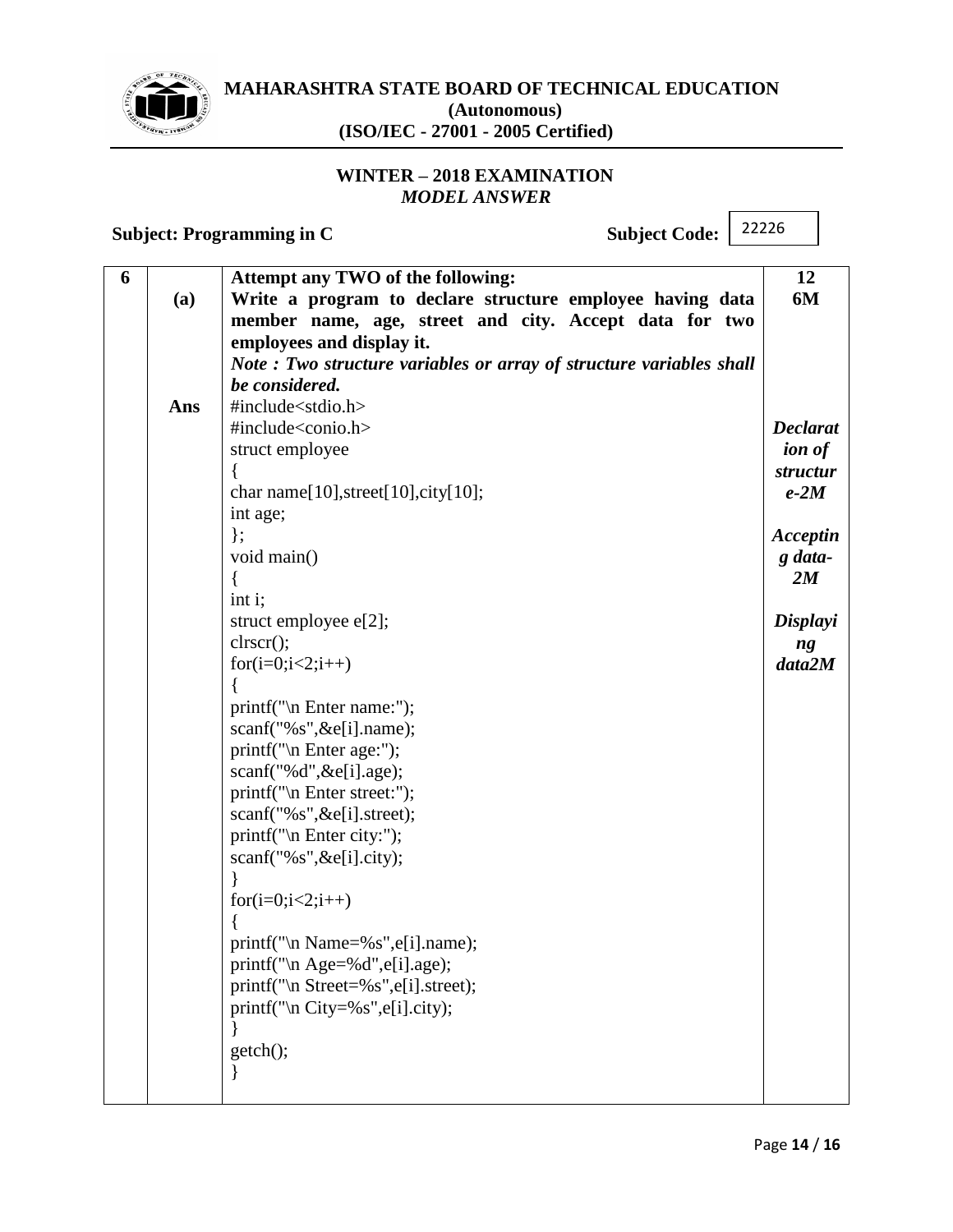

## **WINTER – 2018 EXAMINATION** *MODEL ANSWER*

**Subject: Programming in C** Subject Code: 22226 **(b) Ans If the value of a number (N) is entered through keyboard. Write a program using recursion to calculate and display factorial of number (N).** #include<stdio.h> #include<conio.h> int factorial(int N); void main() { int N,fact; clrscr(); printf("Enter number:"); scanf("%d",&N); fact=factorial(N); printf("\n Factorial is:%d",fact); getch(); } int factorial(int N) {  $if(N==1)$  $return(1);$ else return(N\*factorial(N-1)); } **6M** *Main function definitio n-3M, Recursiv e function definitio n-3M* **(c) Ans Write a program to accept two numbers from user and perform addition, subtraction, multiplication and division operations using pointer.** #include<stdio.h> #include<conio.h> void main() { int no1,no2,\*ptr1,\*ptr2,result; clrscr(); printf("Enter no1:"); scanf("%d",&no1); printf("\nEnter no2:"); scanf("%d",&no2); ptr1=&no1; ptr2=&no2; result=\*ptr1+\*ptr2; **6M** *Acceptin g numbers 1M Pointer initializa tion-1M Addition 1M*